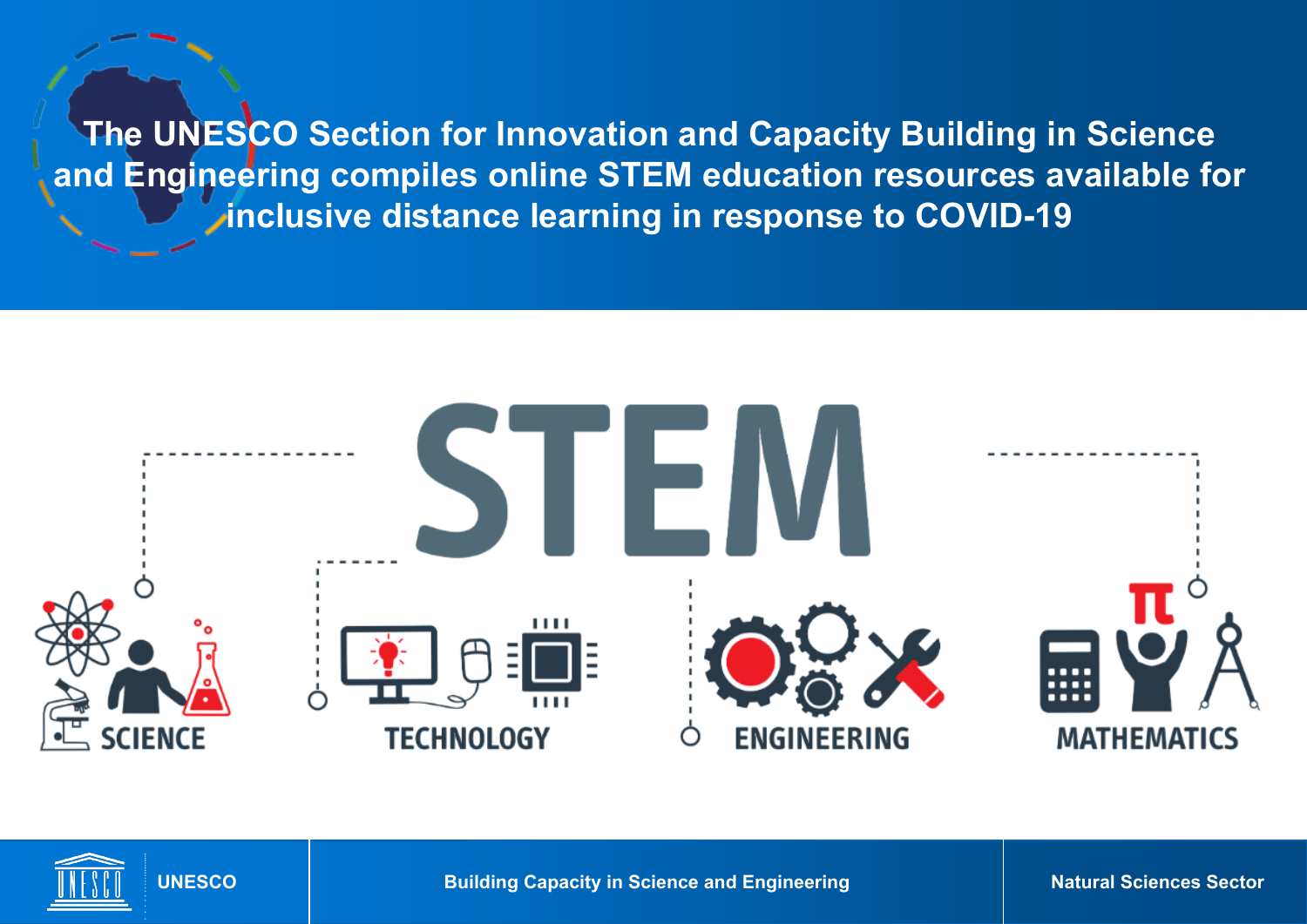## **Introduction**

Teaching STEM education from home has never been more accessible than it is today. These free online resources provide coding challenges for all ages, mathematical problems and solutions, and a variety of experiments, instructions, descriptions, guides, magazines, as well as interactive opportunities with scientists via Skype.

Learn from scratch how to build and program a robot out of household materials and a smartphone. See how chemists are helping nations reach sustainable development goals. Develop scientific communication skills through teen reviews of scientists in the Quartz magazine Frontiers for Young Minds.

With an estimated 1.37 billion students home from school as a result of COVID-19 safety measures, online learning is essential. But parents do not need to take on teaching responsibilities alone.

We have been operating in Central and Southern Africa in collaboration with the field offices. The UNESCO office in Brazzaville and Harare, for example, have been equipped with 3D printers and have the necessary capacities to conduct workshops using the online resources mentioned below. Trained experts have been identified in the region.

In other areas, we will have to build the capacity beforehand by sending out all the necessary resources to the field offices. Our field offices are key to the continuation of our workshops.

Tools such as Zoom can be used to conduct webinars especially by the trained experts in the regions. Again the field offices are key as they will be the ones to identify good Internet connections.

HQ will have a backstopping role and in the case of the Microscience Kits, we have stored around 5,000 kits in South Africa and it is a matter of sending out the kits from South Africa to the countries where we will be conducting the workshops.

The objective is to increase the interest of young people, and especially girls, in scientific disciplines that stimulate their critical thinking, innovation and problem-solving skills.

## **All the instructions and pedagogic resources required to organize the workshops are available online:**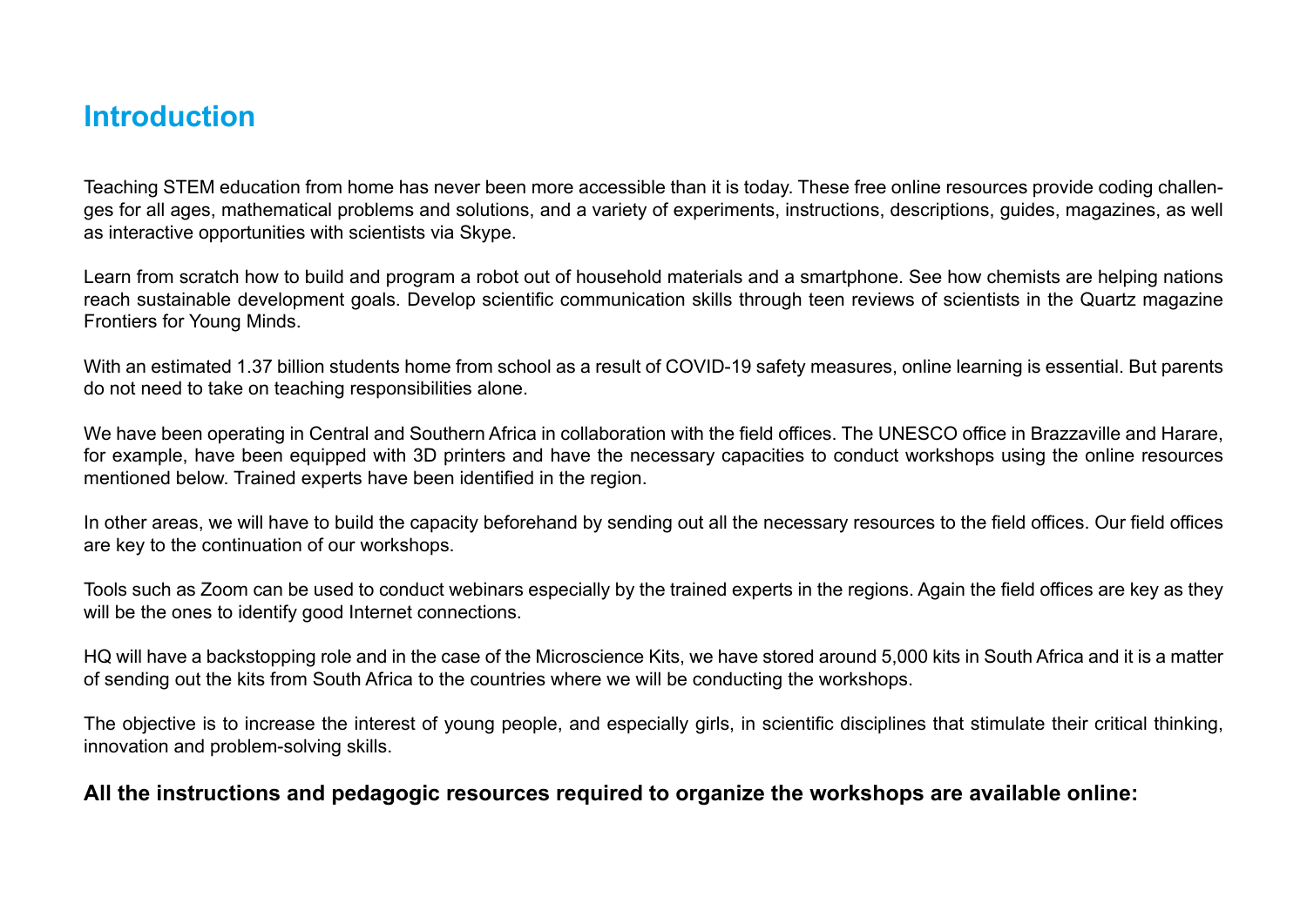## **World Digital Library**

| <b>Fields</b>                                                 | <b>Project Description</b>                                                                                                                                                                                                                                                                                                                                                                                                                                                                                                                                    | <b>Links</b>                                                                                                                                                      |
|---------------------------------------------------------------|---------------------------------------------------------------------------------------------------------------------------------------------------------------------------------------------------------------------------------------------------------------------------------------------------------------------------------------------------------------------------------------------------------------------------------------------------------------------------------------------------------------------------------------------------------------|-------------------------------------------------------------------------------------------------------------------------------------------------------------------|
| <b>The Global Microscience Experiments</b><br><b>Project:</b> | The UNESCO Global Microscience Expe-<br>riments project provides students with real<br>laboratory kits and instruction booklets on<br>how to conduct scientific experiments in<br>physics, chemistry, and biology. The peda-<br>gogical importance of this practical science<br>education tool for capacity building in scien-<br>tific thinking is high. In response to the<br>requests of Member States, the project has<br>been updated to include sessions on Artifi-<br>cial Intelligence in collaboration with Google<br>PI, Robotics, and 3D Printing. | http://www.unesco.org/new/en/natu-<br>ral-sciences/special-themes/science-edu-<br>cation/basic-sciences/microscience/unes-<br>co-teaching-and-learning-materials/ |
| <b>Chemistry</b>                                              | <b>Mediachimie</b><br>This website offers online secondary school<br>and lower undergraduate training/teaching<br>resources in chemistry. It covers a range<br>of fields — including: environment, health,<br>agriculture, and energy - and discusses<br>the link between chemistry and the sustai-<br>nable development goals.                                                                                                                                                                                                                               | https://www.mediachimie.org/                                                                                                                                      |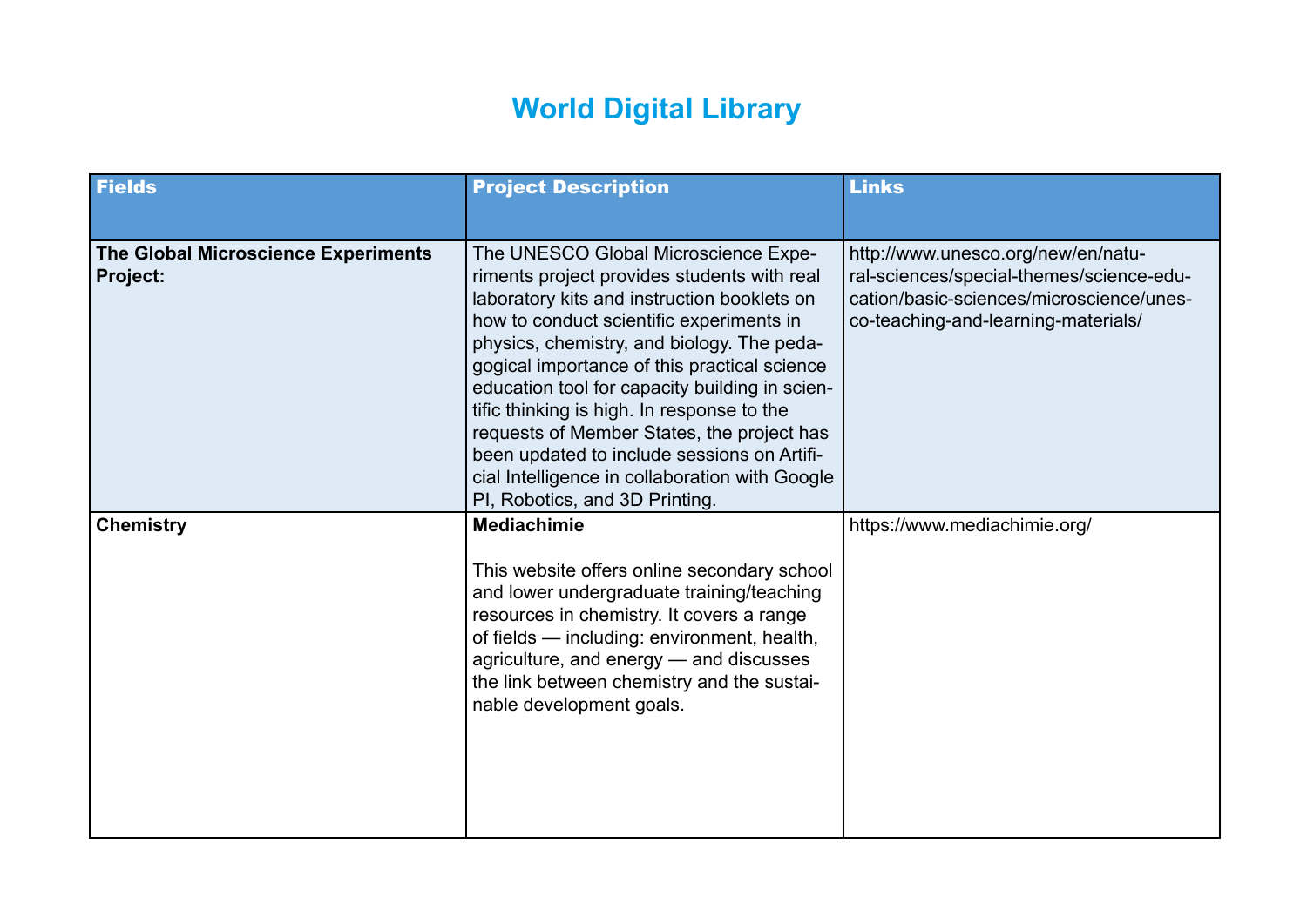| <b>Fields</b>          | <b>Project Description</b>                                                                                                                                                                                                                                                                                 | <b>Links</b>                                                                                                                                                                                                                                                                                                                                                                                                                                                                                                                                                                                                                                                                                                                                                                                                                      |
|------------------------|------------------------------------------------------------------------------------------------------------------------------------------------------------------------------------------------------------------------------------------------------------------------------------------------------------|-----------------------------------------------------------------------------------------------------------------------------------------------------------------------------------------------------------------------------------------------------------------------------------------------------------------------------------------------------------------------------------------------------------------------------------------------------------------------------------------------------------------------------------------------------------------------------------------------------------------------------------------------------------------------------------------------------------------------------------------------------------------------------------------------------------------------------------|
| <b>Al and Robotics</b> | The Section of Innovation and Capacity<br>building has integrated AI and Robotics<br>to its STEM Programme. The objective is<br>to introduce young students to AI through<br>coding, programming and robotics. Two<br>users are targeted: teachers as trainers and<br>young students as end-beneficiaries. | Tutorials related to 3D robotic blueprints are<br>available at these websites:<br>https://www.e3bot.com/<br>https://www.thingiverse.com/thing:3568774/<br>files<br>(3D blueprints)<br><b>MIT SCRATCH</b> is a community where<br>school children learn to program their own<br>interactive stories, games and animations.<br>The contents are available in more than 30<br>languages:<br>https://scratch.mit.edu/<br><b>MIT APP Inventor</b> is an intuitive, visual pro-<br>gramming environment that allows<br>everyone, even children, to build fully func-<br>tional apps for smartphones and tablets:<br>https://appinventor.mit.edu/<br>Tinkercad is attractive environment that al-<br>lows young people to 3D design and code.<br>There are free 3D printing blueprints files<br>available:<br>https://www.tinkercad.com/ |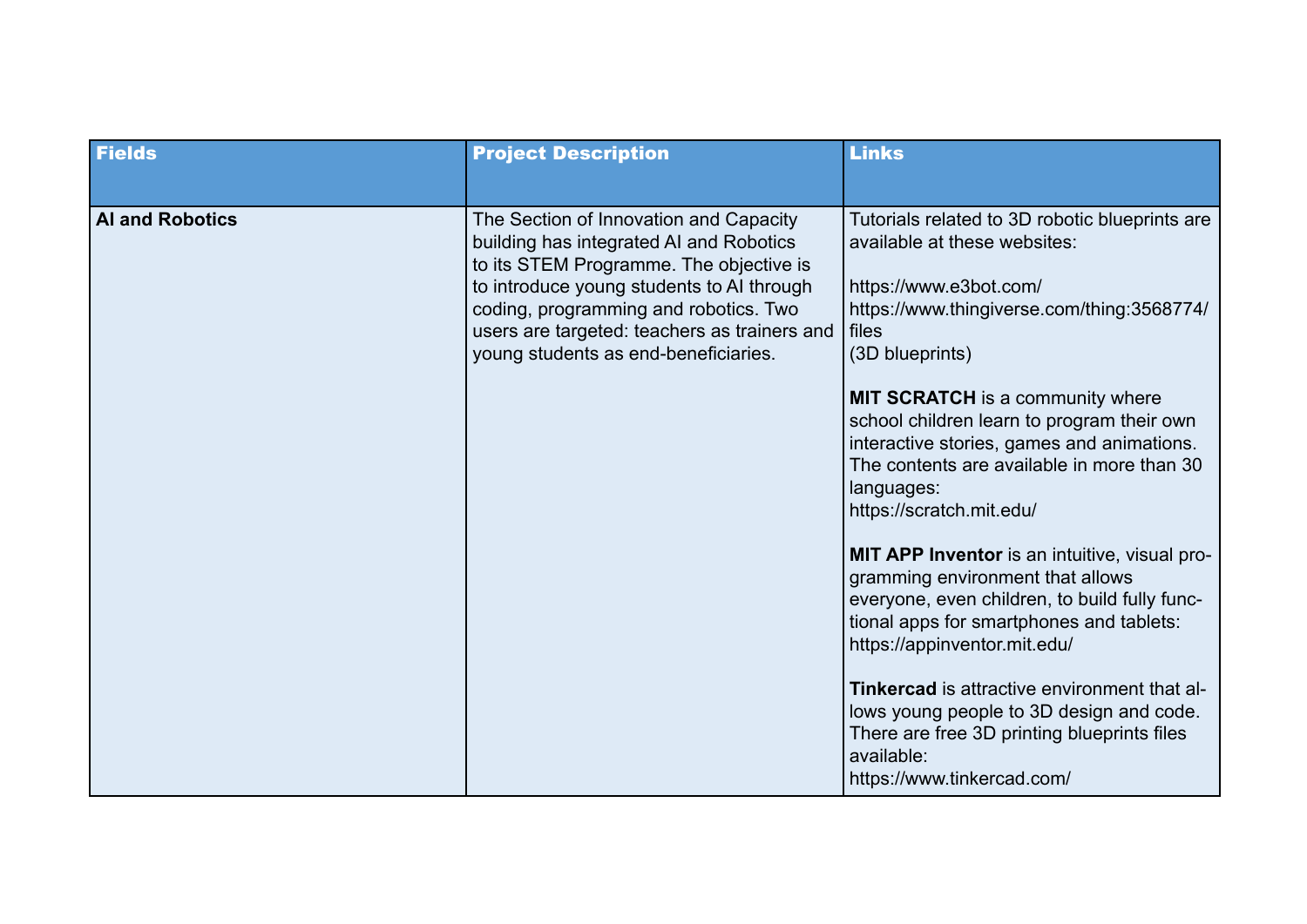| <b>Fields</b>     | <b>Project Description</b>                                                                                                                                                                                                                                                                                                                                                                                                                   | <b>Links</b>                                                                                              |
|-------------------|----------------------------------------------------------------------------------------------------------------------------------------------------------------------------------------------------------------------------------------------------------------------------------------------------------------------------------------------------------------------------------------------------------------------------------------------|-----------------------------------------------------------------------------------------------------------|
| <b>Technology</b> | Arduino is an open-source electronic proto-<br>typing platform. It offers a range of software<br>and hardware tools and documentation<br>enabling almost anybody to be creative<br>with technology. It shows STEM students to<br>learn how to code.                                                                                                                                                                                          | www.arduino.cc                                                                                            |
| <b>Biology</b>    | <b>Scitable</b><br>Scitable inspires undergraduates and high-<br>school AP biology students with resources<br>on genetics and cell biology from Nature<br>Publishing Group, home of Nature. It<br>contains some ebooks in biology.                                                                                                                                                                                                           | https://www.nature.com/scitable/<br>(Not updated since 2014 but still contains<br>interesting resources.) |
|                   | The UNESCO World Library of Science<br>(WLoS)<br>The UNESCO World Library of Science<br>(WLoS) is a free online resource for science<br>learning. It contains hundreds of peer-re-<br>viewed articles that use text, pictures,<br>illustrations, and videos to make scientific<br>concepts easy-to-understand. The WLoS is<br>also a community hub for learning. Users<br>can join classes, start groups and connect<br>with other learners. | https://www.nature.com/wls/<br>(Not updated since 2014 but still contains<br>interesting resources.)      |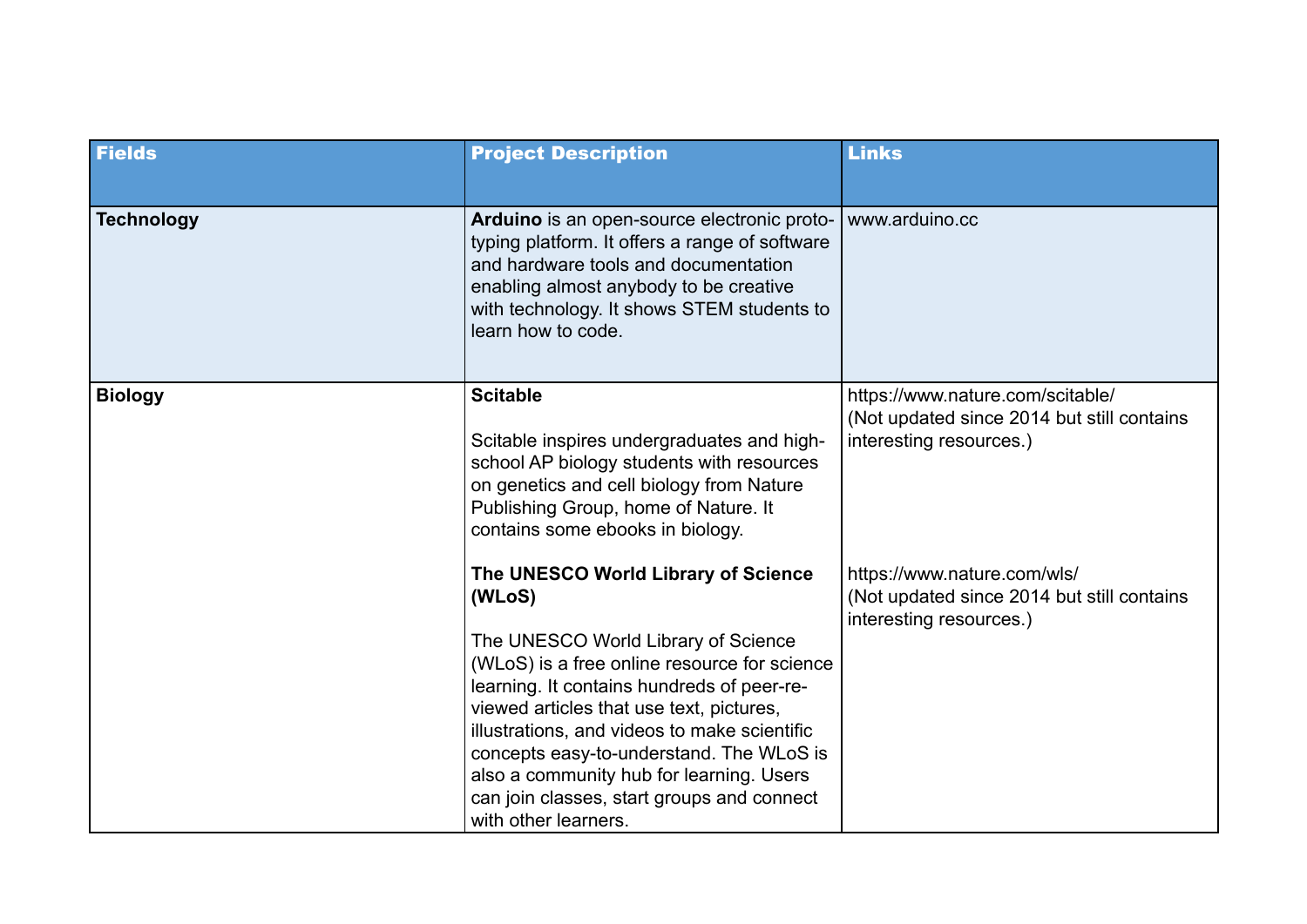| <b>Fields</b>                               | <b>Project Description</b>                                                                                                                                                                                                                                                                                                                                                    | <b>Links</b>                                                                                                              |
|---------------------------------------------|-------------------------------------------------------------------------------------------------------------------------------------------------------------------------------------------------------------------------------------------------------------------------------------------------------------------------------------------------------------------------------|---------------------------------------------------------------------------------------------------------------------------|
| <b>Natural Sciences</b>                     | <b>Annual Reviews, Inc.</b><br>Annual Reviews, Inc., is a nonprofit organi-<br>zation that publishes 51 review journals in<br>specific disciplines in natural science and<br>social science, and Knowable Magazine,<br>a freely available website that cultivates<br>public understanding of science.                                                                         | https://www.annualreviews.org/<br>Annual Reviews also provides Knowable<br>Magazine:<br>https://www.knowablemagazine.org/ |
| <b>Science, Mathematics and Engineering</b> | <b>Khan Academy</b><br>Khan Academy offers practice exercises,<br>instructional videos, and a personalized<br>learning dashboard that empower learners<br>to study at their own pace in and outside of<br>the classroom. The platform offers tools that<br>empower teachers and parents to coach the<br>students. Their resources are available in<br>more than 30 languages. | https://www.khanacademy.org/                                                                                              |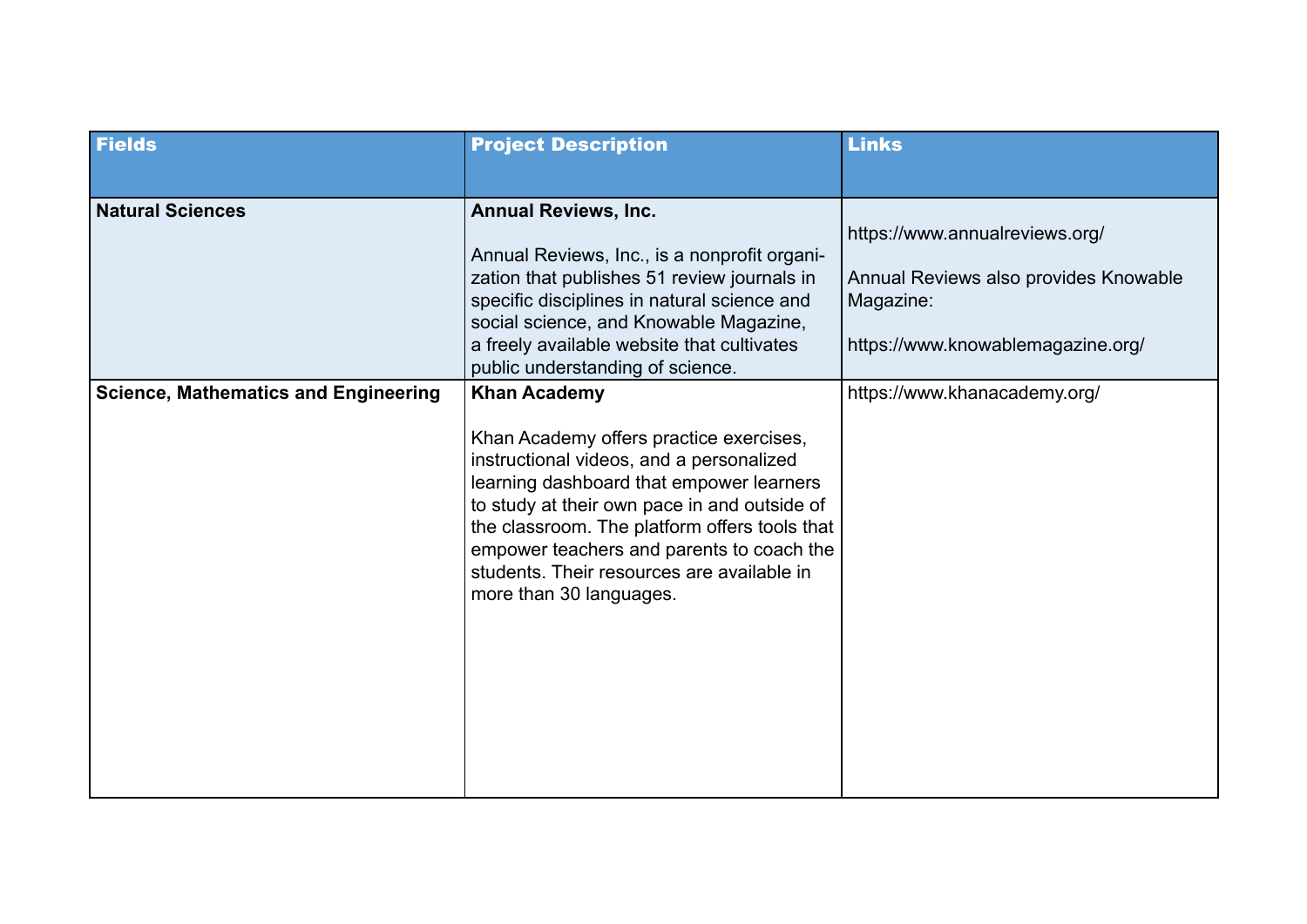| <b>Fields</b>               | <b>Project Description</b>                                                                                                                                                                                                                                                                                                                                                                                      | <b>Links</b>                                                                                                   |
|-----------------------------|-----------------------------------------------------------------------------------------------------------------------------------------------------------------------------------------------------------------------------------------------------------------------------------------------------------------------------------------------------------------------------------------------------------------|----------------------------------------------------------------------------------------------------------------|
| <b>Education Technology</b> | THE Journal is dedicated to informing and<br>educating Students and tech-savvy educa-<br>tors to improve and advance the learning<br>process through the use of technology. It<br>provides exclusive, online content in educa-<br>tion technology.                                                                                                                                                              | https://thejournal.com/Home.aspx                                                                               |
| <b>General learning</b>     | <b>Quartz offers:</b><br>- Science podcasts for kids;<br>- Skype a scientist: allowing kids to Skype a<br>scientist and have a general chit-chat about<br>science;<br>- Code.org: online lectures/tools (in multiple<br>languages) that teach kids how to program;<br>- Frontiers for Young Minds is an open-ac-<br>cess scientific journal written by scientists<br>and reviewed by a board of kids and teens. | https://qz.com/1819166/how-to-teach-your-<br>kids-at-home/<br>https://code.org<br>https://kids.frontiersin.org |